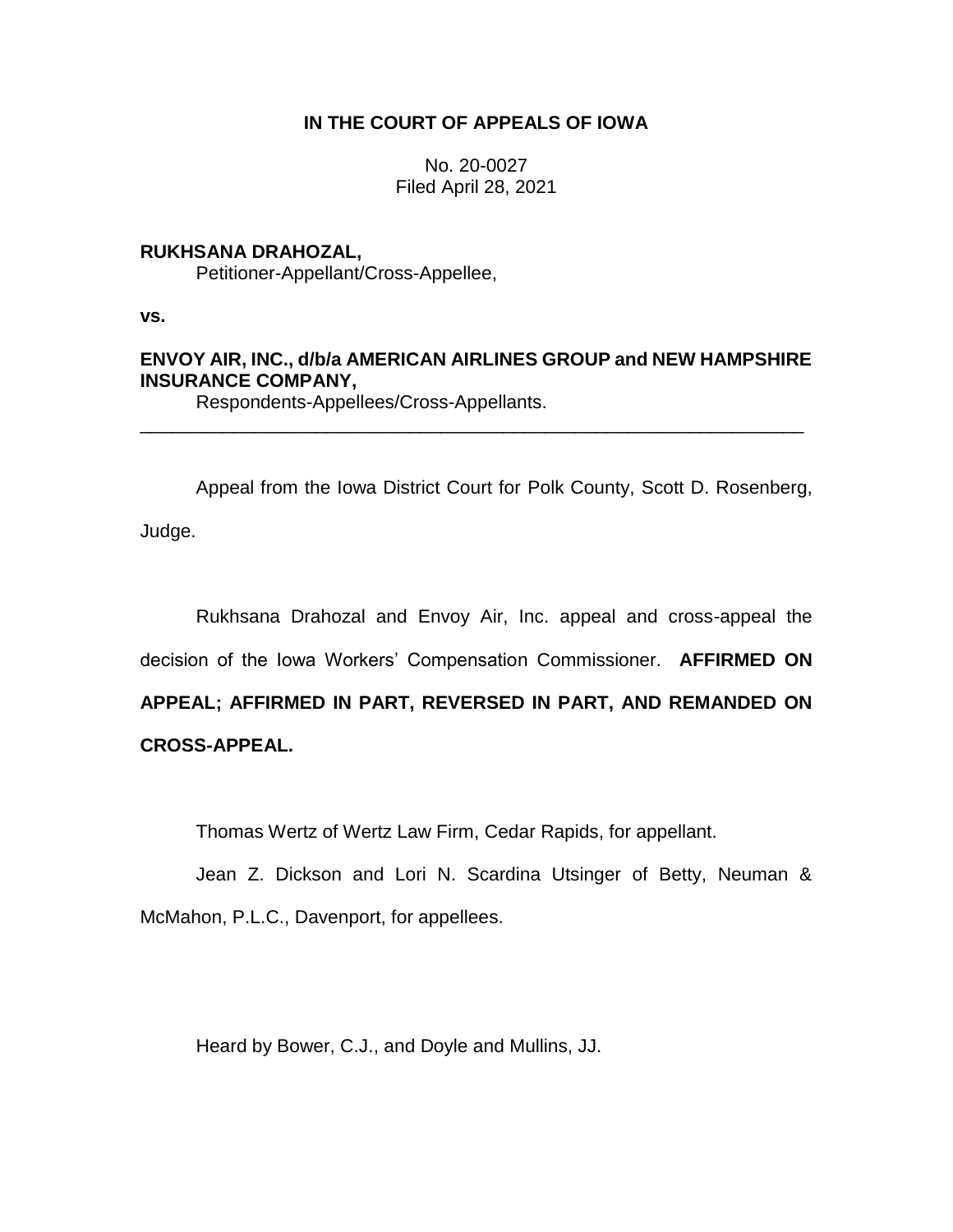## **BOWER, Chief Judge.**

Rukhsana Drahozal appeals the district court ruling on judicial review of a decision by the Iowa Workers' Compensation Commissioner, seeking a finding of permanent total disability and additional penalty benefits. Envoy Air, Inc., doing business as American Airlines Group, and its insurer, New Hampshire Insurance Company, (collectively "AA") cross-appeal the same ruling, claiming Drahozal only sustained scheduled injuries, did not establish an industrial disability, the court should not have awarded penalty benefits, and Drahozal was not entitled to healing-period benefits. We affirm the commissioner's rulings on industrial disability and healing-period benefits. We affirm in part and reverse in part the commissioner's penalty-benefits ruling and remand to the district court with instructions.

## **I. Background Facts & Proceedings**

The district court clearly identified the relevant facts:

Drahozal was injured while employed by American Airlines working at the Eastern Iowa Airport in Cedar Rapids, Iowa. She had been employed by them for approximately sixteen years. As part of her duties, Drahozal was responsible for de-icing the planes in the winter. On January 4, 2015, while she was de-icing the planes, seepage from the de-icing solution soaked through her gloves onto her hands. Because her hands were already cold and thus partially numb, she did not realize the possible damage that had occurred. Over the next few days after the incident, Drahozal's fingers began turning "reddish-brown" causing her to decide she needed to report the injury to her supervisor.

On January 11, 2015, Drahozal went to the St. Luke's Emergency Department for pain and swelling in her fingers. She was diagnosed with frostbite of eight fingers with a blister and necrosis by Dr. Nathan Harmon, M.D. Dr. Harmon referred Drahozal to the University of Iowa Hospitals and Clinics (UIHC) Burn Treatment Center.

Drahozal was seen at the UIHC Burn Center on January 12, 2015. She was seen by Robin Behr, Advanced Registered Nurse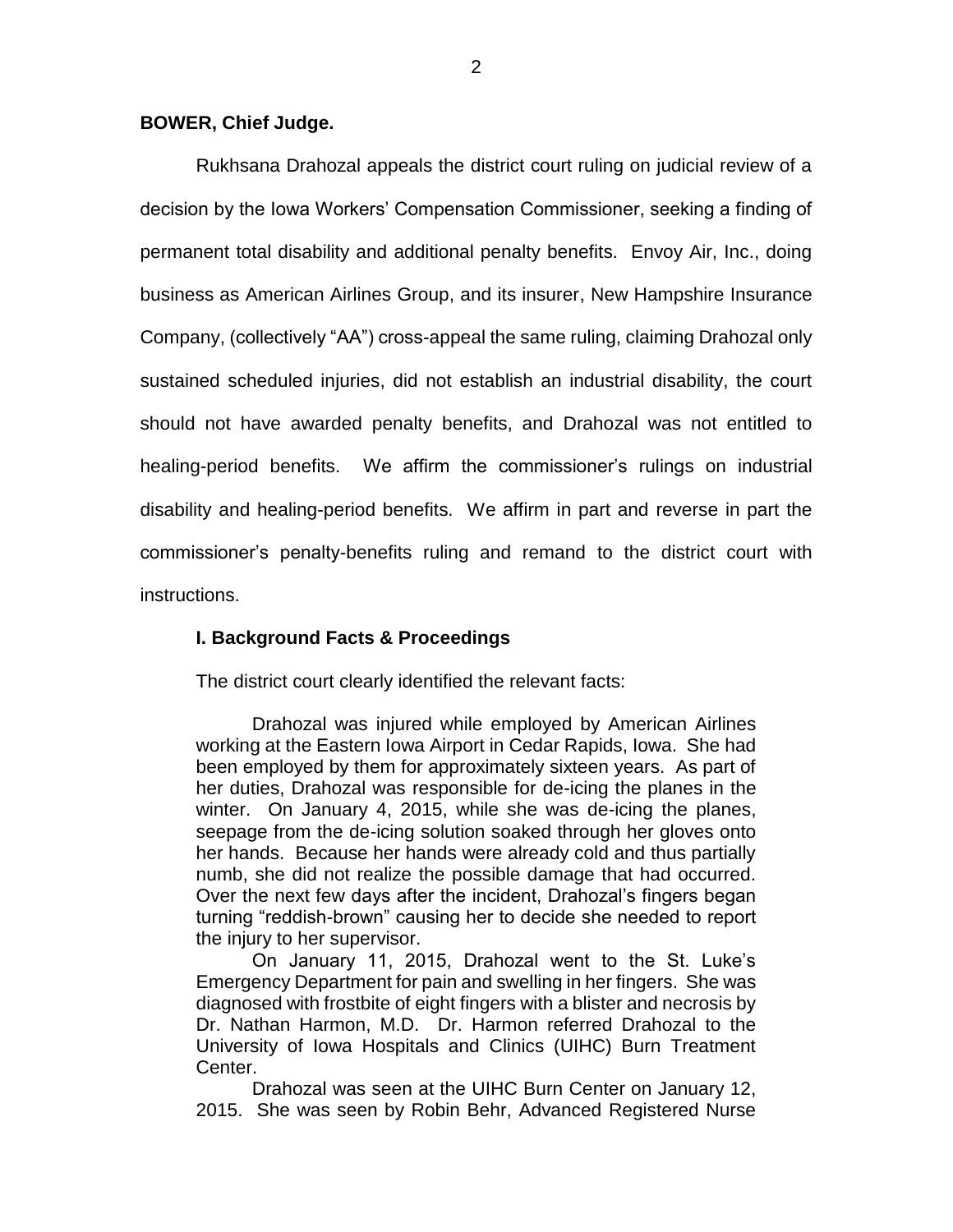Practitioner. Behr tended to Drahozal's wounds and prescribed . . . a prescription pain medication.

Drahozal visited the UIHC Burn Center again for pain in her fingertips on January 22, 2015 and was again seen by Behr. Behr noted Drahozal had "firm, black eschar on the end of digit 2 of the left hand. The distal ends of digit 2 of left hand and digit 3 of right hand are hardened to touch and fingertips with minimal sensation." Behr prescribed [a different] prescription pain medication to treat the pain.

Drahozal was seen again on January 29, 2015, at the UIHC Burn Center by Robert Lewis II, Physician Assistant. Lewis found Drahozal suffered frostbite to all of her fingers except to her fifth digit, or "pinky finger." Lewis further found the deepest injury was to her middle finger tips as they were swollen and showed a loss of tissue. Lewis restricted Drahozal to temperatures between sixty and eighty degrees and told her to avoid harsh chemicals and blunt trauma. Lewis then recommended Drahozal wait one-year before having an impairment evaluation in order to monitor how her fingers recover over time.

Drahozal continued treatment and, at one point, a brown tip fell off her finger. She remained in pain, her hands were stiff and she was mostly unable to use her hands for their regular functions. Gretchen Kass, Advanced Registered Nurse Practitioner, prescribed [another medication] for the pain, referred her to occupational therapy, and restricted Drahozal from working.

On March 19, 2015, Drahozal was seen at the UIHC Burn Clinic for extreme pain in her fingers causing her anxiety. Lewis prescribed [medication] to help Drahozal sleep and referred her to the UIHC Pain Management Clinic and for counseling services.

Drahozal began receiving treatment at the UIHC Pain Management Clinic in July 2015. She saw Dr. Shuchita Garg, M.D. who recommended pharmacologic treatment, use of a TENS unit, [1] desensitization exercises, occupational therapy, pain psychology, and counseling.

Drahozal attended an appointment with Frank Gersh, Ph.D, as an authorized workers compensation psychological provider on October 27, 2015. Dr. Gersh diagnosed Drahozal with major depressive disorder, single episode, moderate. She continued to receive treatment from Dr. Gersh who restricted Drahozal from working on January 13, 2016.

 $\overline{a}$ 

<sup>&</sup>lt;sup>1</sup> "A transcutaneous electrical nerve stimulation (TENS) unit is a device that sends small electrical currents to targeted body parts. These currents are used to relieve pain. . . . These pulses control pain signals in the body, creating temporary or permanent relief from pain." *Transcutaneous Electrical Nerve Stimulation Unit*, Healthline, https://www.healthline.com/health/transcutaneous-electrical-nervestimulation-unit (last visited Apr. 2, 2021).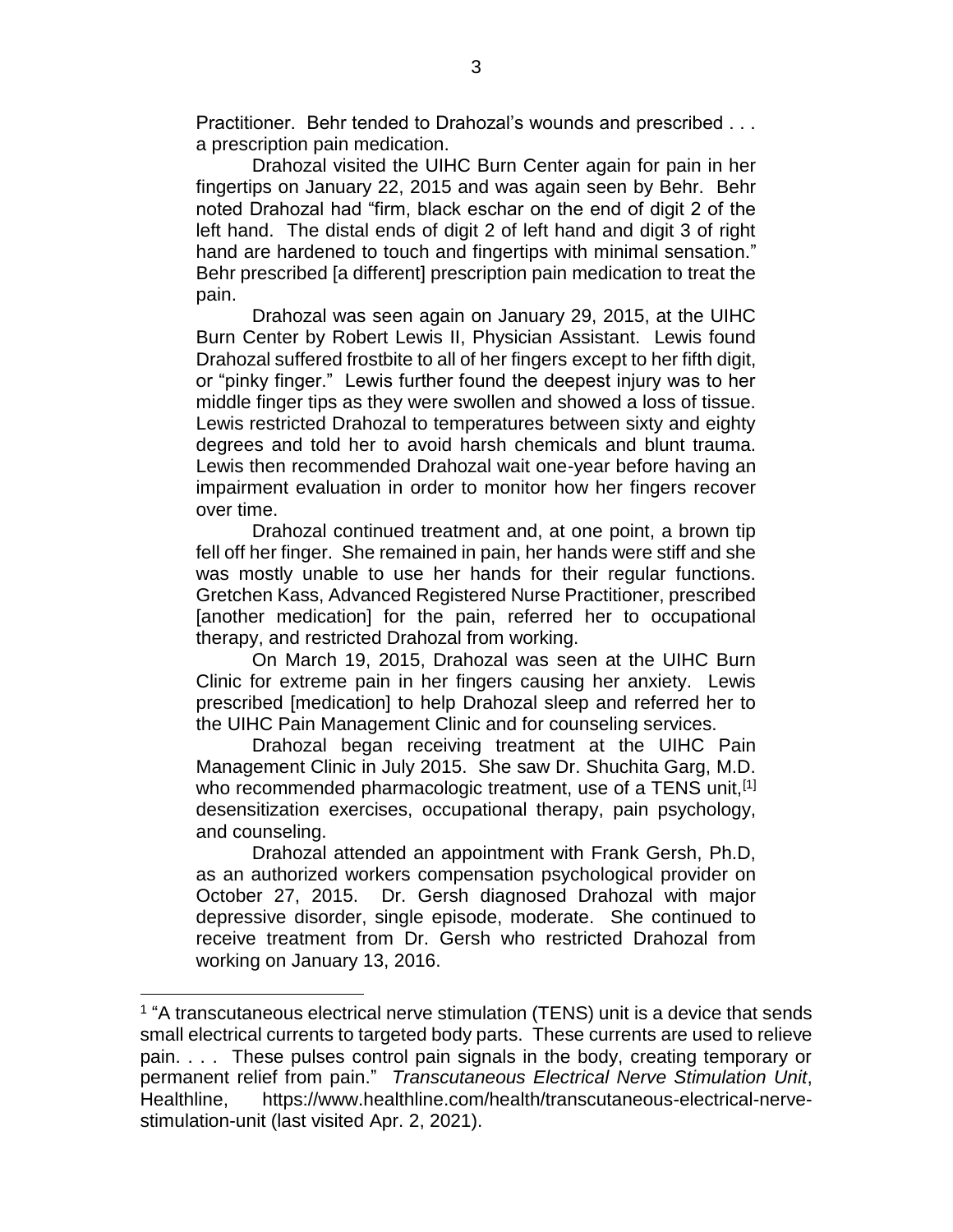Dr. Joseph Chen, M.D. conducted an independent medical examination of Drahozal on January 25, 2016. He diagnosed her with chronic bilateral fingertip pain related to a work injury. He opined that no further treatments were likely to help and all treatments should be discontinued. Dr. Chen placed Drahozal on maximum medical improvement [(MMI)] and released Drahozal to return to work with no restrictions. Dr. Chen assigned a two percent body as a whole impairment rating.

Dr. Gersh continued to treat Drahozal every two weeks for major depressive disorder which he confirmed was related to her work injury. He reported she needed additional treatment and referred Drahozal to psychiatrist, Dr. Mark Mittauer, M.D.

On June 3, 2016, New Hampshire informed Drahozal that because Dr. Chen had placed her at [MMI], without restrictions, they would not pay [additional] healing period benefits.

On June 24, 2016, Drahozal had a psychiatric evaluation with Dr. Mittauer. Dr. Mittauer diagnosed Drahozal with major depressive disorder, single episode, severe, without psychotic features, generalized anxiety disorder, other specified anxiety disorder including panic attacks and an insomnia disorder. Dr. Mittauer prescribed [medications] and discontinued the use of [the prior sleep medication].

During this time, . . . an unrelated [family event occurred,] which New Hampshire claims caused Drahozal's continued symptoms.

[On June 27, 2016, Dr. Gersh informed New Hampshire that Drahozal was participating more in activities of daily life and no restrictions had been imposed on her ability to work. Dr. Gersh recommended Drahozal not return to work until employment could be found that she could perform despite her hand sensitivity and pain.]

On July 20, 2016, Drahozal notified [AA] she was retiring.

On September 1, 2016, Dr. Mittauer issued an opinion letter diagnosing Drahozal with major depressive disorder caused by her January 2015 work injury.

New Hampshire retained two doctors to conduct independent psychiatric evaluations of Drahozal, Dr. Terrence Augspurger, M.D., and Amy Mooney, Ph.D. They each reviewed the records and examined Drahozal. They both diagnosed Drahozal with major depressive disorder, recurrent, with prior depressive episodes following pregnancy and delivery, severe with anxious distress, and other specified personality disorder with borderline dependent features. They found no causation, claiming if a history of previous episodes were acknowledged, then any new episode is likely just a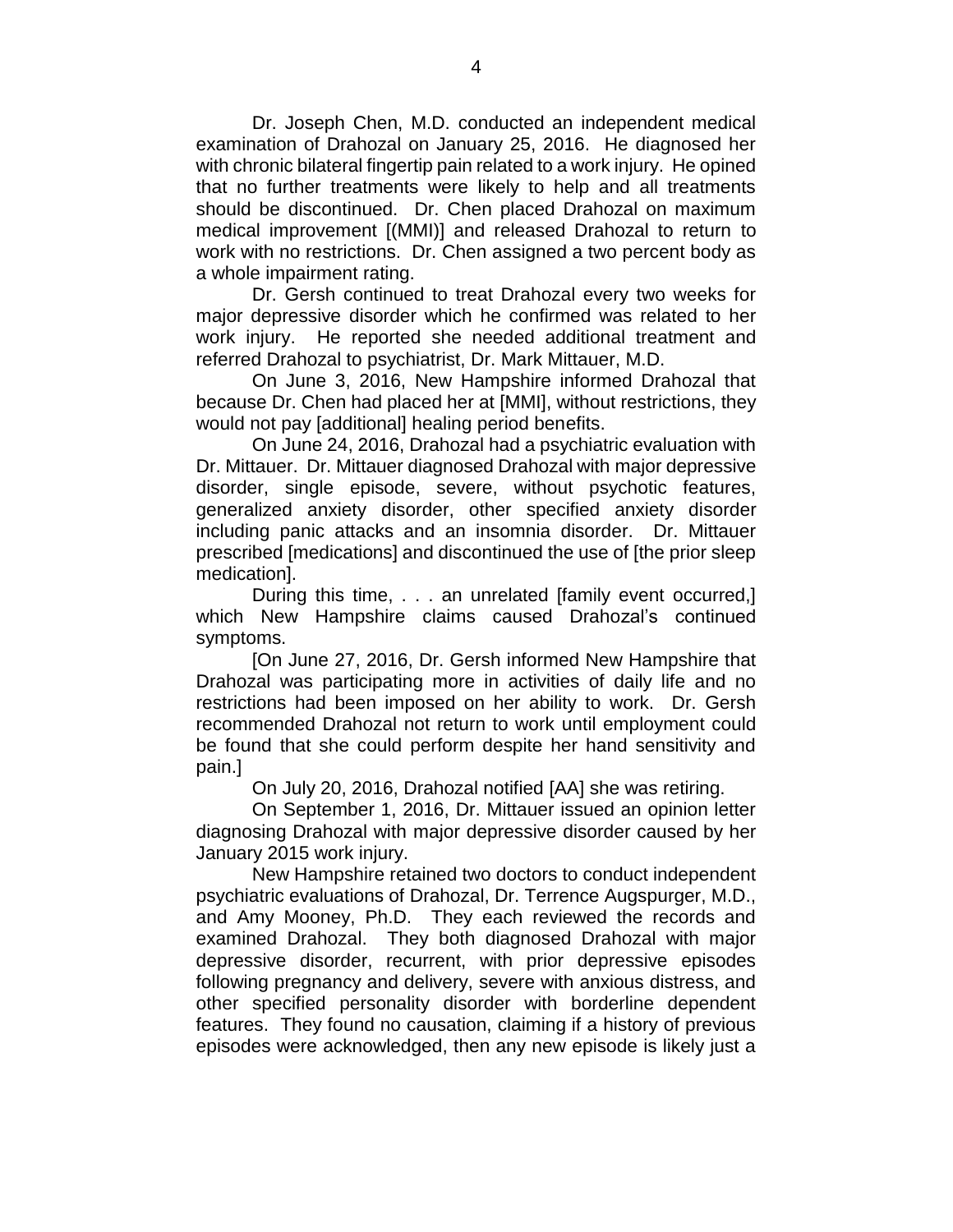manifestation of the pre-existing event based on the AMA Guide to the Evaluation of Disease and Causality and Injury Causation.<sup>[[2]</sup>

On October 3, 2016, New Hampshire informed Drahozal that her injuries were due to stress caused by family events and not her work injury and additional treatment would not be authorized.

[On February 10, 2017,] Dr. Mittauer responded to the report prepared by Drs. Augspurger and Mooney and said they provided no documentation of any symptoms Drahozal had at the time of postpartum depression that would lead to their diagnosis. Dr. Mittauer opined that Drahozal's depression following the delivery of her children did not manifest severe enough symptoms to meet the criteria for major depressive disorder and that any symptoms from that event had resolved completely. He also opined she had sufficient symptoms to satisfy a separate diagnosis of generalized anxiety disorder. [Dr. Mittauer then placed her at MMI as to her psychiatric conditions and opined her mental health would "interfere with her ability to participate in full-time gainful employment."

On March 22, 2017, New Hampshire sent Drahozal a letter informing her that because Dr. Augspurger did not find causation, they were disputing all liability as to further care and treatment including the mental health treatment.

On April 17, 2017, Dr. Gersh opined he had diagnosed Drahozal with major depressive disorder and opined it was caused by her work injury. . . . Drahozal also retained Dr. Sunil Bansal, M.D., an occupational medicine physician to conduct an independent medical examination. Dr. Bansal opined Drahozal suffered frostbite and assigned a nine percent body as a whole impairment for the dominant right hand injuries and a four percent body as a whole impairment for the left hand, with a thirteen percent total body as a whole impairment. Dr. Bansal recommended a five pound lifting restriction and no frequent squeezing, pinching or grasping.

Dr. Bansal also diagnosed Drahozal with complex regional pain syndrome in her

hands.

 $\overline{a}$ 

On June 5, 2017, Dr. Mittauer prepared an opinion letter citing Drahozal's

work injury as "a substantial contributing factor" to her mental-health disorders.

Dr. Mittauer opined Drahozal's depression, anxiety, and insomnia disorders were

 $2$  Drahozal's youngest child had been born around twenty-five years earlier, and she had not previously been diagnosed with post-partum depression.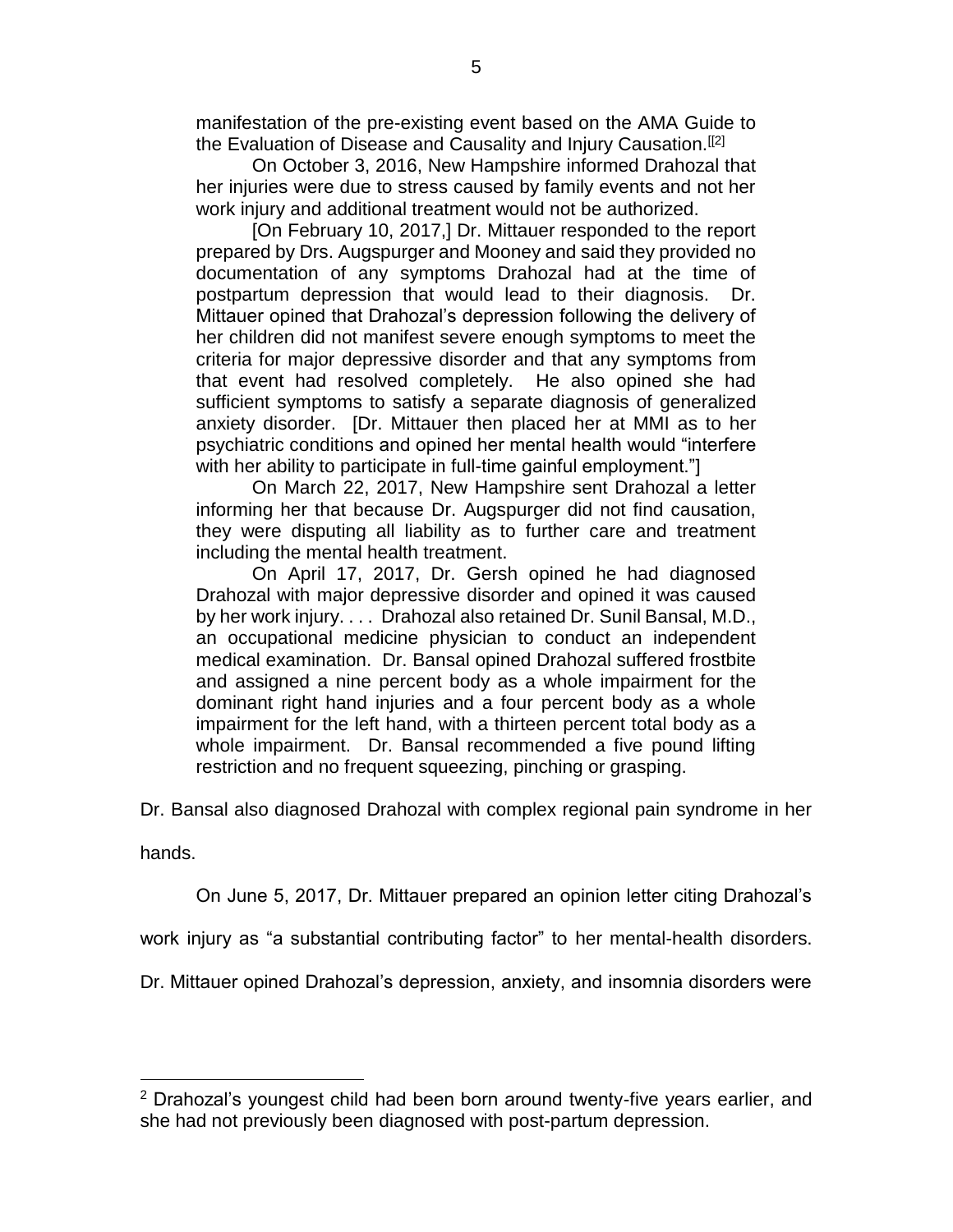permanent conditions and would "more likely than not" continue as long as she had persistent pain and associated disability.

When asked for his opinion, Dr. Chen disagreed with the complex-regionalpain-syndrome diagnosis, instead suggesting pain and fear-avoidance behaviors related to anxiety could explain the signs and symptoms.

Drahozal filed a petition in arbitration with the workers' compensation commissioner on July 18, 2016 (two days before her retirement). She listed as the part of the body affected or disabled "body as a whole." AA admitted the finger injuries but denied any psychiatric sequelae.

The arbitration hearing occurred on August 14, 2017. Drahozal was still seeing Dr. Gersh and Dr. Mittauer, but her appointments had decreased to one every six weeks. She reported feeling much better in the past six months. Drahozal testified she had to modify how she performed activities with her hands due to numbness and sharp pain at times. With regard to her mental health, she reported a lack of confidence and motivation and poor energy. Drahozal had not applied for any jobs since retiring in July 2016, stating, "I don't think I'm ready to do anything. Eventually I will be." She later mentioned wanting to volunteer in a classroom in the school system.

The arbitration decision was filed December 21, 2017. The deputy commissioner found Dr. Chen's and Dr. Mittauer's expert opinions the most persuasive. The deputy found Drahozal "established she sustained mental-health sequelae as a result of her work injury, and thus has established she has sustained an industrial disability." The deputy found Drahozal was "capable of retraining" and had failed to establish a permanent total disability under statute or under the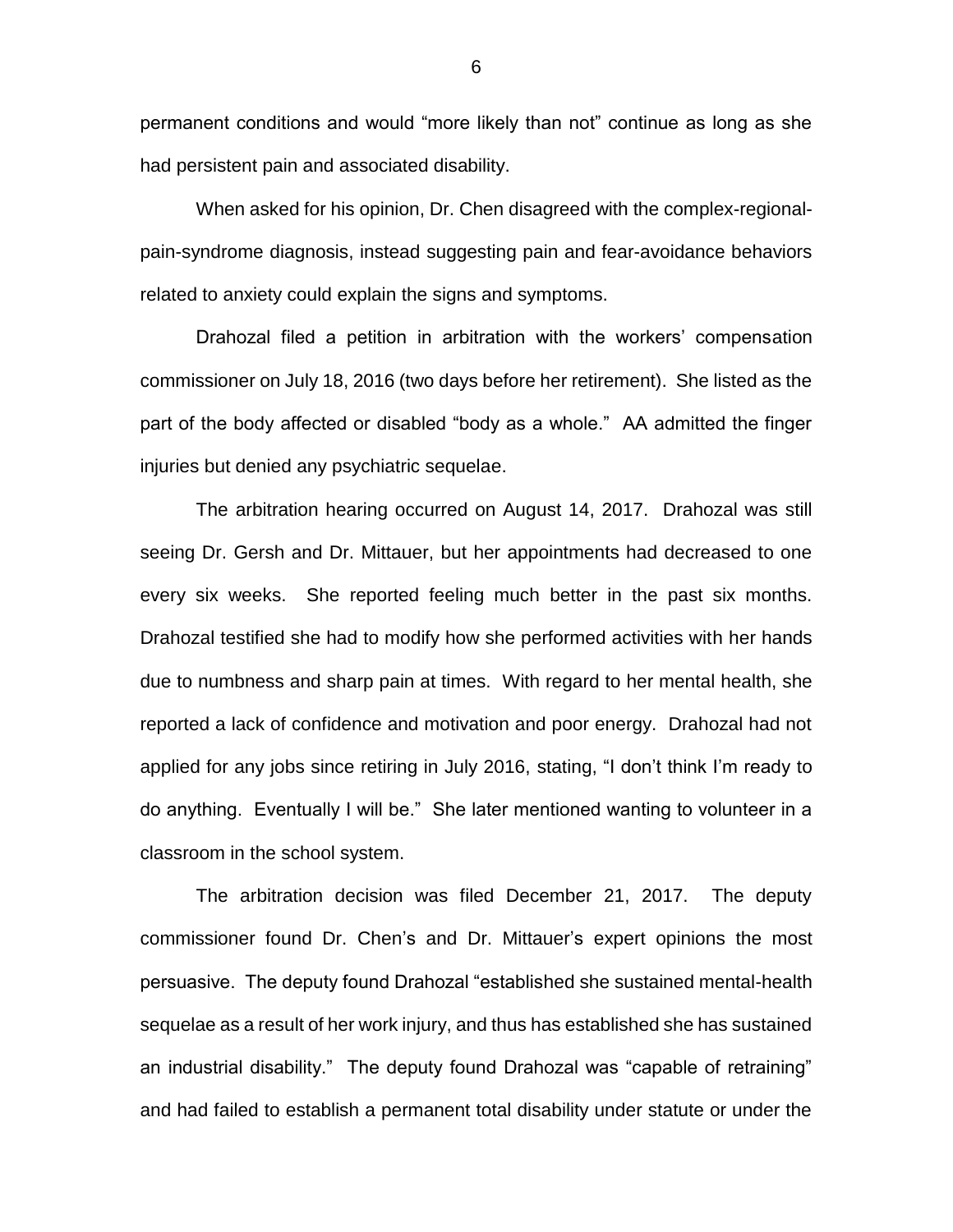odd-lot doctrine. The deputy found Drahozal sustained an eighty-percent industrial disability as a result of the frostbite and mental-health injury and awarded her 400 weeks of permanent partial disability benefits. The deputy adopted Dr. Mittauer's MMI determination for Drahozal's mental health and awarded healing benefits for the period from January 12, 2015, through February 10, 2017. The deputy also awarded penalty benefits for eleven delayed payments of Drahozal's weekly benefits<sup>3</sup> but denied penalty benefits related to the mental-health sequela injury, finding "at the time of the denial, the claim was fairly debatable."

Both parties appealed to the commissioner. On September 12, 2018, the commissioner affirmed and adopted the arbitration decision in its entirety.

Drahozal filed a petition for judicial review of the commissioner's decision, asserting all the grounds for reversal allowed under Iowa Code section 17A.19(10) (2017), without stating any specific facts or assertions relating to any particular ground. AA filed a counter-petition for judicial review, asserting many of the same legal grounds as Drahozal.

On April 5, 2019, the district court held a hearing in the matter. The district court found substantial evidence supported the ruling of the commissioner and affirmed on all issues. Drahozal appeals, and AA cross-appeals.

#### **II. Scope and Standard of Review**

 $\overline{a}$ 

"Judicial review of workers' compensation cases is governed by Iowa Code chapter 17A. On our review, we determine whether we arrive at the same

<sup>&</sup>lt;sup>3</sup> The delayed payments were issued February 6, March 2, April 27, and June 22, 2015, as well as February 2, 17, 22, and March 15, 2016.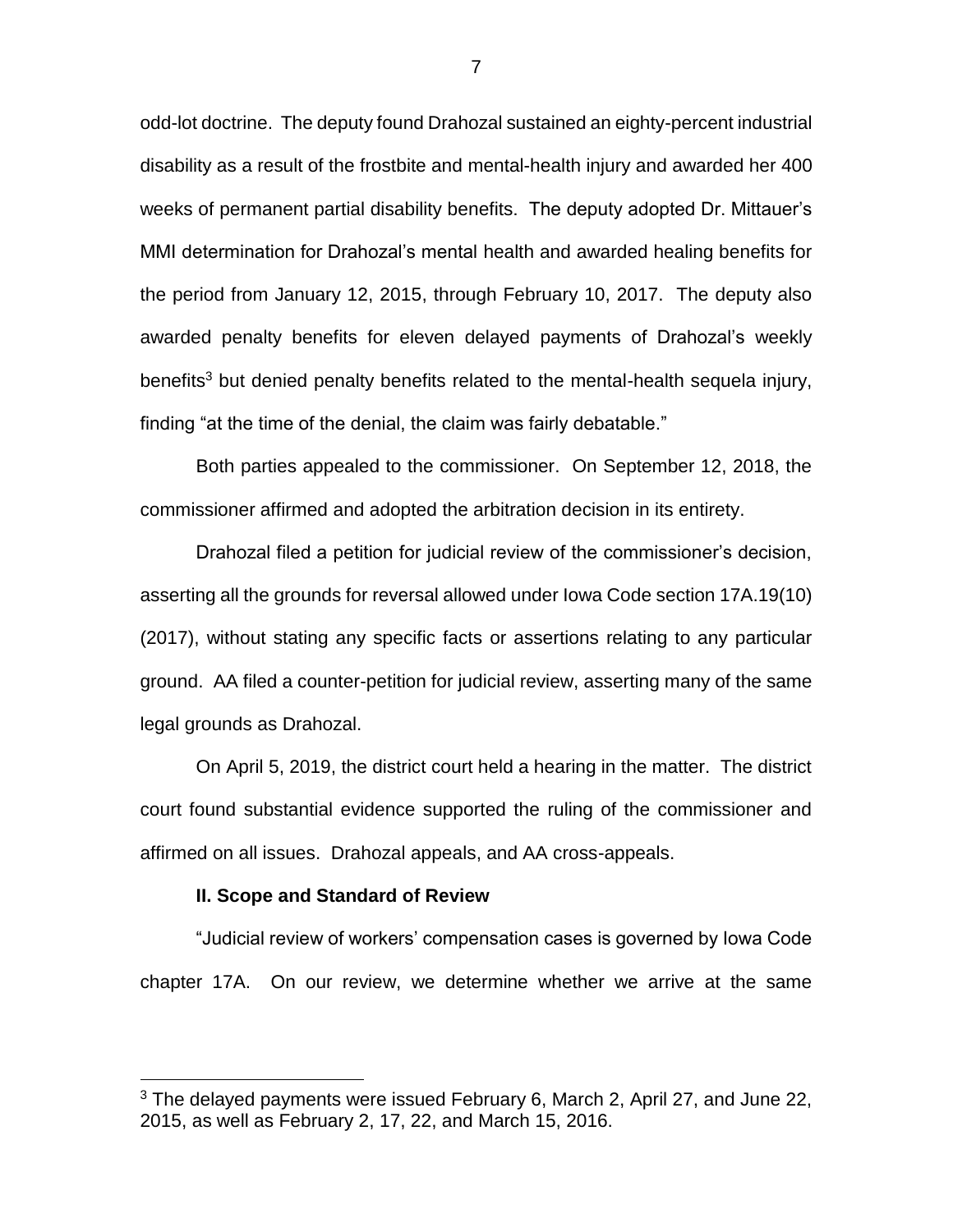conclusion as the district court." *Warren Props. v. Stewart*, 864 N.W.2d 307, 311 (Iowa 2015) (citation omitted).

A district court decision rendered in an appellate capacity is examined for correction of errors at law. In making such a determination, we apply the standards of Iowa Code section 17A.19[(10)], which provides an agency decision may be reversed where substantial rights of a party have been prejudiced and the action is unsupported by substantial evidence or affected by errors of law, to determine if our conclusion would be the same as that of the district court.

*Christensen v. Snap-On Tools Corp.*, 554 N.W.2d 254, 257 (Iowa 1996) (citation omitted); *see also Puntenney v. Iowa Utils. Bd.*, 928 N.W.2d 829, 836 (Iowa 2019).

"Just because the interpretation of the evidence is open to a fair difference of opinion does not mean the commissioner's decision is not supported by substantial evidence. An appellate court should not consider evidence insubstantial merely because the court may draw different conclusions from the record." *Arndt v. City of Le Claire*, 728 N.W.2d 389, 393 (Iowa 2007) (citation omitted). "'Substantial evidence' means the quantity and quality of evidence that would be deemed sufficient by a neutral, detached, and reasonable person, to establish the fact at issue when the consequences resulting from the establishment of that fact are understood to be serious and of great importance." Iowa Code  $\S$  17A.19(10)(f)(1). "It is the commissioner's duty as the trier of fact to determine the credibility of the witnesses, weigh the evidence, and decide the facts in issue. The reviewing court only determines whether substantial evidence supports a finding '*according to those witnesses whom the [commissioner] believed*.'" *Arndt*, 728 N.W.2d at 394–95 (alteration in original) (citations omitted).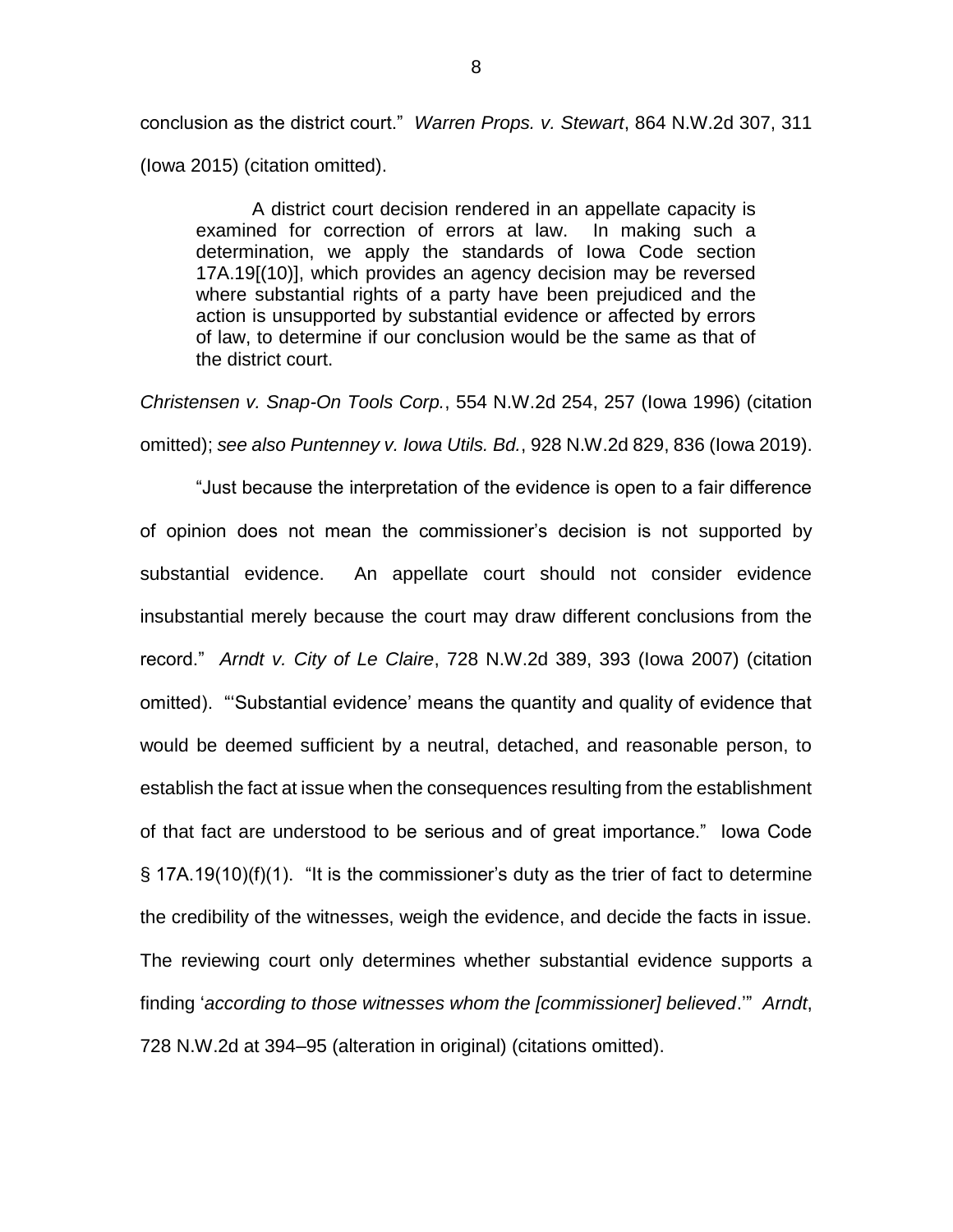### **III. Drahozal's Appeal**

Drahozal appeals (1) the commissioner's determination her frostbite injuries did not result in permanent total disability and (2) the commissioner not awarding penalty benefits for the denied healing-period benefits related to the mental-health sequela injury between June 2016 and February 2017.

**A. Disability Rating.** Drahozal's first claim on appeal is the commissioner erred in not finding she was permanently and totally disabled under the statute or the odd-lot doctrine. Drahozal argues the combination of her hand injuries, depression, age, and education level means there are no jobs in the community for which she can realistically compete. Drahozal claims,

The only factor which weighed against a finding of permanent and total disability was Drahozal's lack of motivation to find work and therefore, lack of work search. However, it was arbitrary and/or capricious for [the deputy], the commissioner, and the district court to use Drahozal's alleged "lack of motivation" against her because her lack of motivation stemmed directly from her work injury.

"Industrial disability measures an injured worker's lost earning capacity." *Second Injury Fund v. Nelson*, 544 N.W.2d 258, 265 (Iowa 1995). The focus of an industrial disability determination is the ability of the claimant to be gainfully employed; it is not merely an evaluation of what the claimant can or cannot do. *Id.* at 266. We inquire whether "there [are] jobs in the community that the employee can do for which the employee can realistically compete." *Second Injury Fund v. Shank*, 516 N.W.2d 808, 815 (Iowa 1994). This requires consideration of those factors that bear on the claimant's employability, including "age, intelligence, education, qualifications, experience, and the effect of the injury on the worker's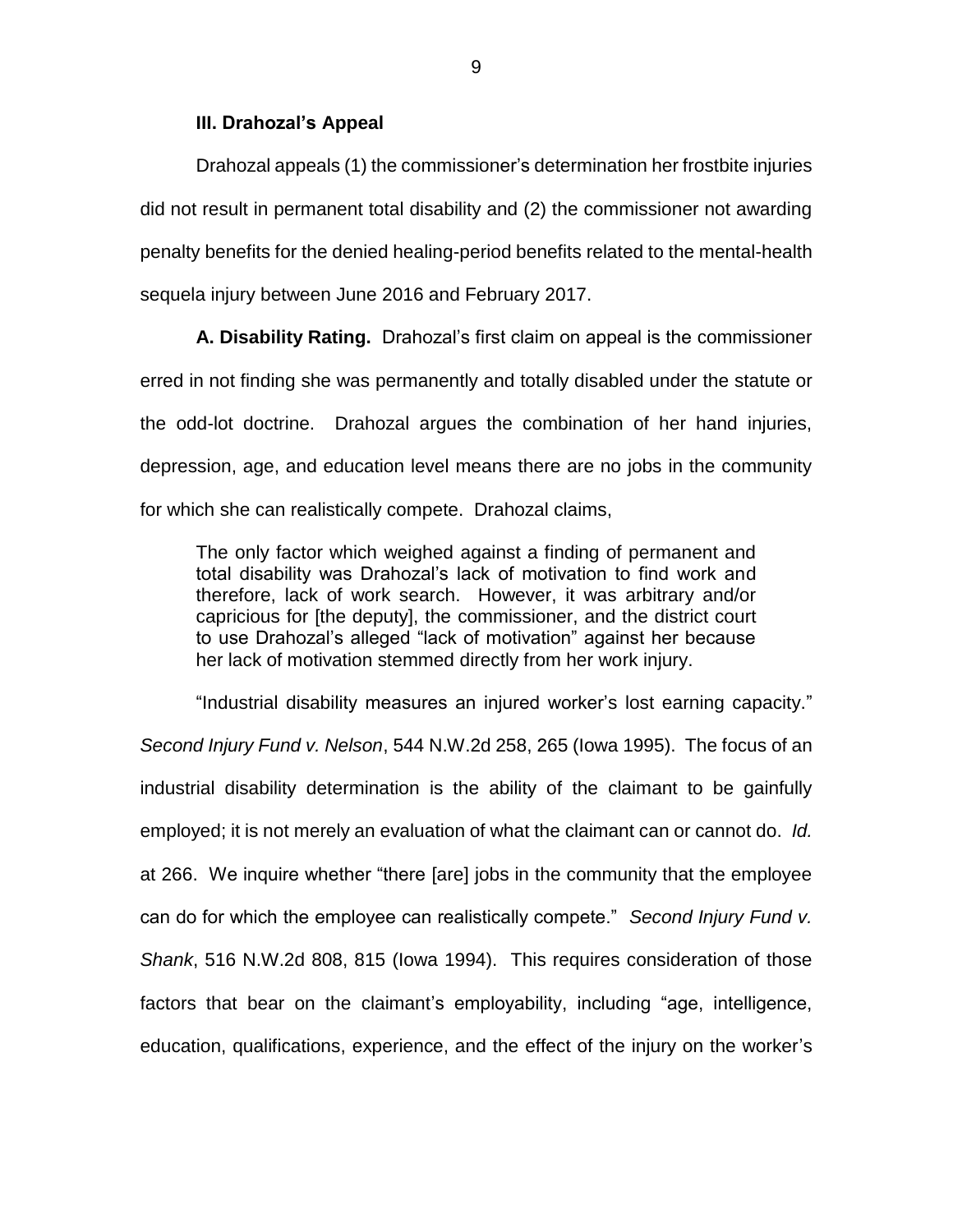ability to obtain suitable work.'" *Guyton v. Irving Jensen Co.*, 373 N.W.2d 101, 103 (Iowa 1985).

Drahozal ignores the substantial evidence weighing in favor of the commissioner's ruling. Dr. Chen released her to return to work with no medical restrictions in early 2016. Dr. Mittauer's 2017 evaluation found Drahozal's mental health would interfere with *full-time* gainful employment, but that allows space for Drahozal to work at a job with reduced hours. At the arbitration hearing, Drahozal reported feeling better and having less anxiety and stated she was taking up more tasks at home. After observing Drahozal's testimony and reviewing the evidence, the deputy found "Drahozal is capable of retraining" but was not motivated to return to work. Substantial evidence supports the commissioner's finding Drahozal's earning capacity had been reduced by eighty percent as a result of her hand injuries and mental-health sequela, but she was capable of some level of employment.

*Odd-Lot Doctrine.* Drahozal asserts if she is not permanently totally disabled under the statute, then the court should apply the odd-lot doctrine to find her incapable of obtaining employment.

"An odd-lot employee is one who is incapable of finding work in any established branch of the labor market." *Nelson*, 544 N.W.2d at 267. The burden is on the employee to produce "substantial evidence that the worker is not employable in the competitive labor market." *Id.* (emphasis omitted) (quoting *Guyton*, 373 N.W.2d at 106). "[I]t is 'normally' incumbent on the claimant 'to demonstrate a reasonable effort to secure employment' in the worker's area of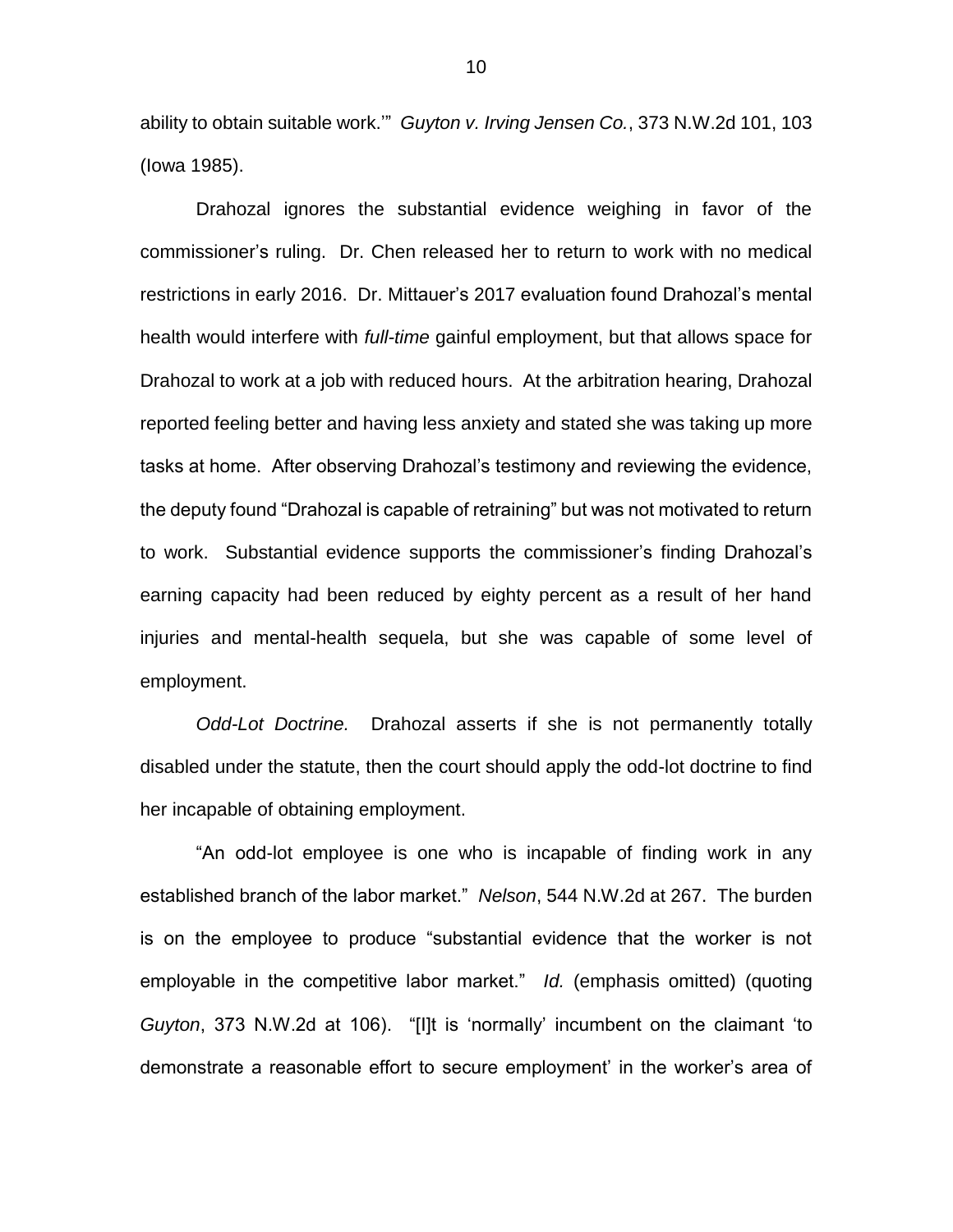residence before the burden of producing evidence shifts to the employer." *Id.*  (citations omitted).

To make a prima facie case of odd-lot disability, Drahozal had the burden of producing substantial evidence she was not employable in *any* capacity in her labor market, not just that she could not perform her former job. Drahozal produced no evidence to support her claim of being unable to work—she did not apply for any jobs, did not seek an evaluation from a vocational rehabilitation specialist, and did not produce evidence she was not employable in the Cedar Rapids labor market.

The deputy commissioner found Drahozal failed to present a prima facie case of odd-lot unemployability. The commissioner agreed "claimant failed to carry her burden of proof that she is permanently and totally disabled under either the traditional industrial disability analysis or under the odd-lot analysis." We affirm.

**B. Denied Penalty Benefits.** Drahozal claims the court erred in not awarding her penalty benefits for the period of June 6, 2016, through February 10, 2017, when AA denied healing period benefits to cover her mental-health treatment.

The Iowa Code specifies when the commissioner is to award penalty benefits:

If a denial, a delay in payment, or a termination of benefits occurs without reasonable or probable cause or excuse known to the employer or insurance carrier at the time of the denial, delay in payment, or termination of benefits, the workers' compensation commissioner shall award benefits in addition to those benefits . . . up to fifty percent of the amount of benefits that were denied, delayed, or terminated without reasonable or probable cause or excuse.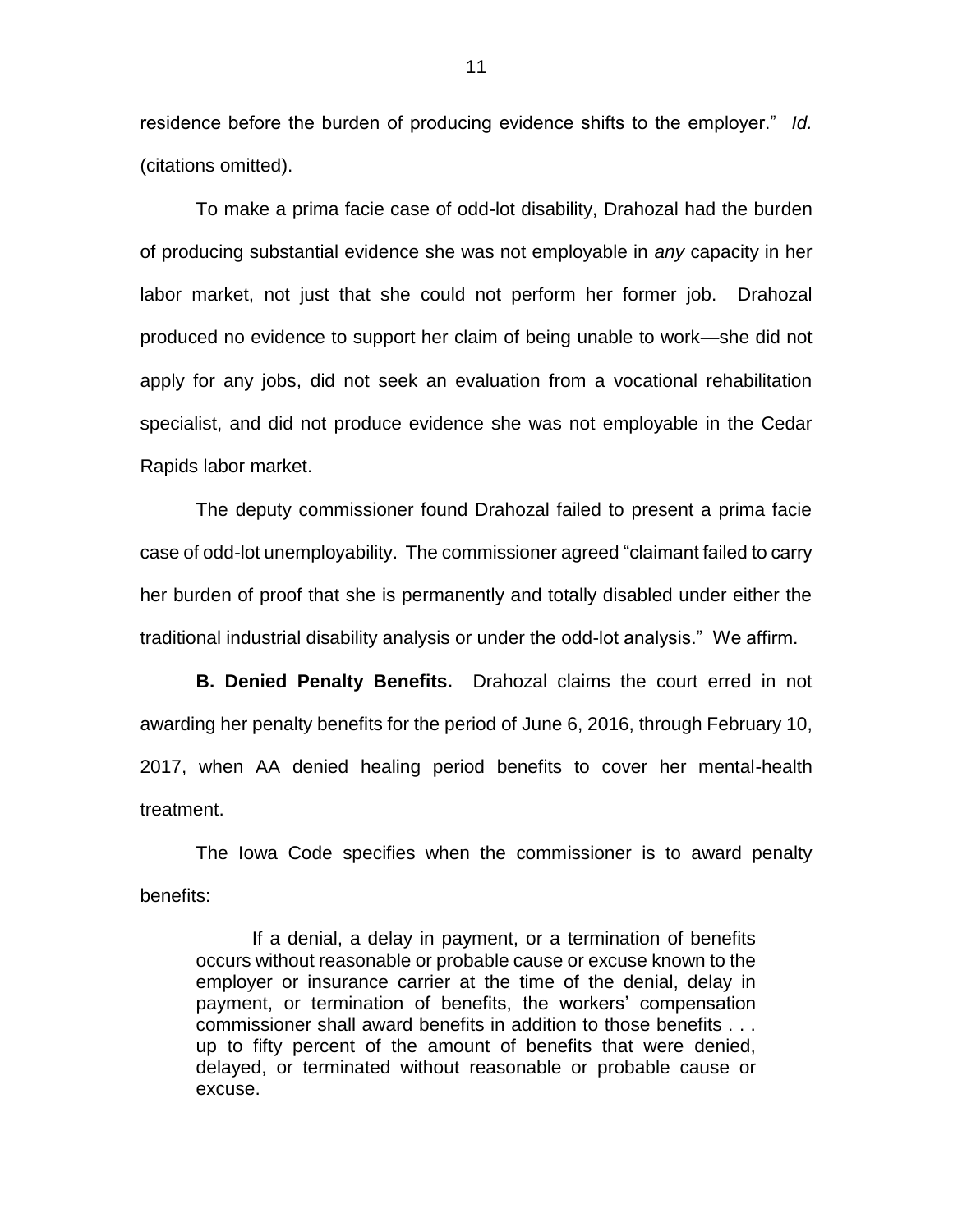Iowa Code § 86.13(4)(a). A "reasonable or probable cause or excuse" must be preceded by a reasonable investigation and evaluation into whether benefits are owed; the results of the investigation were the basis upon which the employer relied for denial, delay, or termination; and the employer or insurance carrier informed the employee of that basis at the time of the denial, delay, or termination.

*Id.* § 86.13(4)(c)(1)–(3).

Healing period benefits "sustain[ ] the injured employee during convalescence and disability from work." *Waldinger Corp. v. Mettler*, 817 N.W.2d

1, 7 (Iowa 2012). The employer owes the employee healing period compensation

beginning on the first day of disability after the injury, and until the employee has returned to work or it is medically indicated that significant improvement from the injury is not anticipated or until the employee is medically capable of returning to employment substantially similar to the employment in which the employee was engaged at the time of injury, whichever occurs first.

Iowa Code § 85.34(1).

When evaluating whether penalty benefits were owed between June 2016

and February 2017, the commissioner adopted the arbitration ruling:

After receiving the opinion from Drs. Augspurger and Mooney of no causation, American and New Hampshire denied causation with respect to Drahozal's alleged mental health sequela injury. American and New Hampshire notified Drahozal of the denial. Based on the opinions received at the time of the denial, the claim was fairly debatable. I decline to award penalty benefits on this ground.

AA stopped paying healing-period benefits in March 2016, relying on

Dr. Chen's opinion Drahozal had reached MMI and could return to work without

restrictions. Dr. Chen's report indicated he discussed Drahozal's condition

extensively with her and what activities she was medically able to do.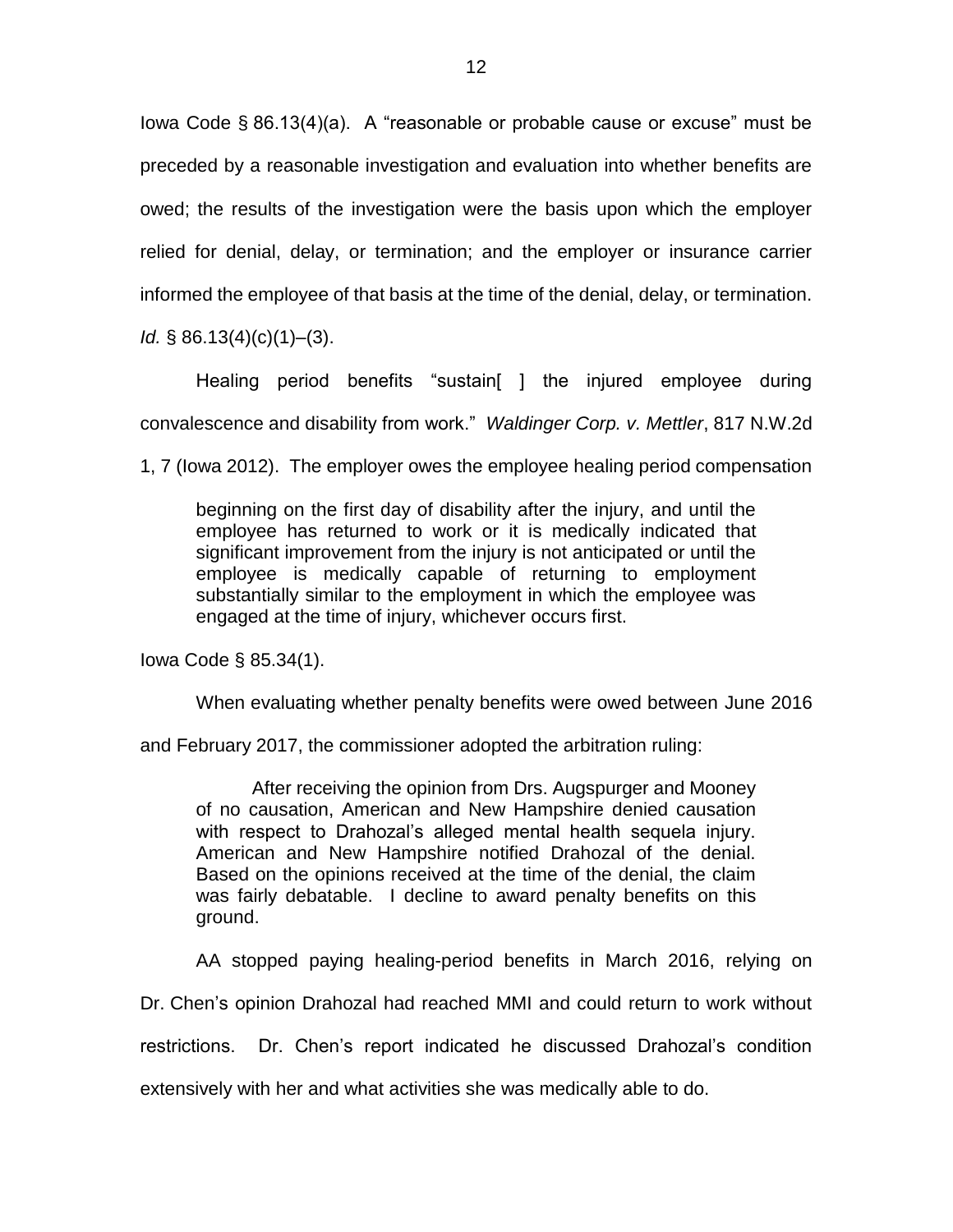In April 2016, Dr. Gersh wrote to inform Drahozal's counsel he had been notified treatment was no longer authorized and his treatment of her "was related to her frostbite injury." Counsel for AA in May indicated Drahozal "is still at MMI so we would not be reinstating healing period." Counsel again informed Drahozal's counsel in June she would not be paid additional healing period benefits because Dr. Chen placed her at MMI and released her to full duty, so "there is no medical [reason] which keeps your client off work."

Causation and compensability of Drahozal's mental health continued to be disputed by Drahozal and AA at the arbitration hearing and through all subsequent appeals. Drahozal reached MMI on her physical injury, which had paused her employment, and was released as medically capable to return to work. Under all the circumstances, we conclude substantial evidence supports the commissioner's denial of penalty benefits between June 2016 and February 2017. We affirm.

#### **IV. AA's Cross-Appeal**

AA asserts three claims in its cross-appeal relating to the mental-health sequela and the penalty benefits awarded by the commissioner.

**A. Mental-Health Sequela.** First, AA asserts the commissioner erred in finding Drahozal's depression was a result of her work injury and instead the commissioner should have found minimal industrial disability. AA relies on Dr. Augspurger and Dr. Mooney's evaluation of Drahozal's mental health and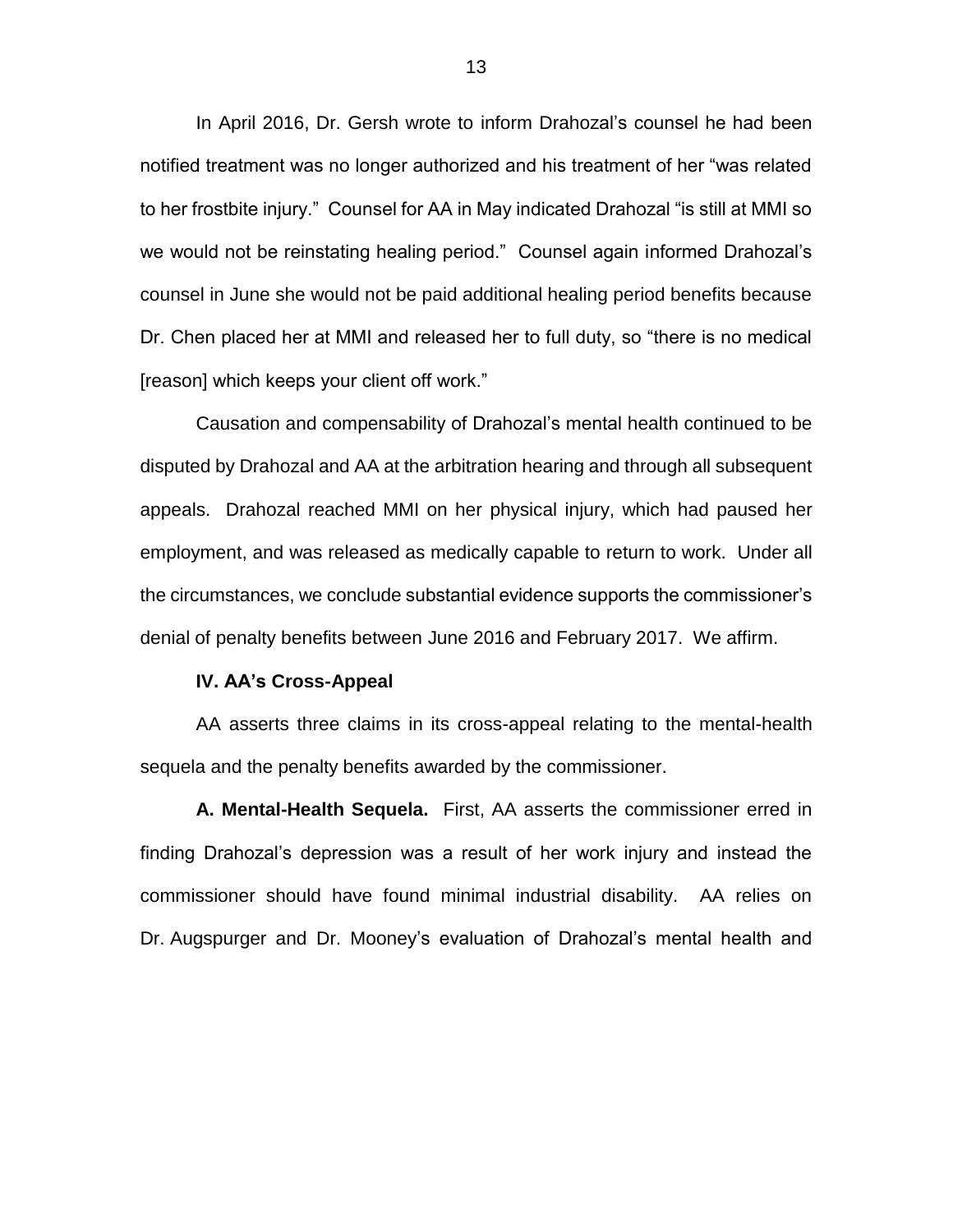states substantial evidence only supports the scheduled-member injuries to Drahozal's fingers. 4

On appeal, we do not re-weigh the evidence to come to a new finding. *Arndt*, 728 N.W.2d at 395. Rather, we merely determine if substantial evidence supports a finding according to the evidence believed by the commissioner. *Id.*  The reports from both Dr. Gersh and Dr. Mittauer support the commissioner's finding Drahozal's work-related physical injuries caused her to experience a "major depressive episode" affecting her ability to work. The commissioner found Dr. Mittauer was more persuasive than Dr. Augspurger and Dr. Mooney regarding the question of Drahozal's mental-health injury. *See Cedar Rapids Cmty. Sch. Dist. v. Pease*, 807 N.W.2d 839, 845 (Iowa 2011) ("Ultimately, however, the determination of whether to accept or reject an expert opinion is within the 'peculiar province' of the commissioner." (citation omitted)). Substantial evidence thus supports the commissioner's finding Drahozal experienced mental-health sequela as a result of her work injury.

**B. Awarded Penalty Benefits.** Next, AA contests the penalty benefits awarded to Drahozal in the amount of \$3611 relating to eleven late healing-period benefit payments.

Iowa Code section 85.30 prescribes the time for investigation and requires "[c]ompensation payments shall be made each week beginning on the eleventh day after the injury, and each week thereafter during the period for which

 $\overline{a}$ 

<sup>&</sup>lt;sup>4</sup> The workers' compensation act establishes a predetermined permanent partial disability compensation for injuries or loss of specific body parts, including a set amount for the loss of each full or partial finger. Iowa Code  $\S$  85.34(2)(a)–(f).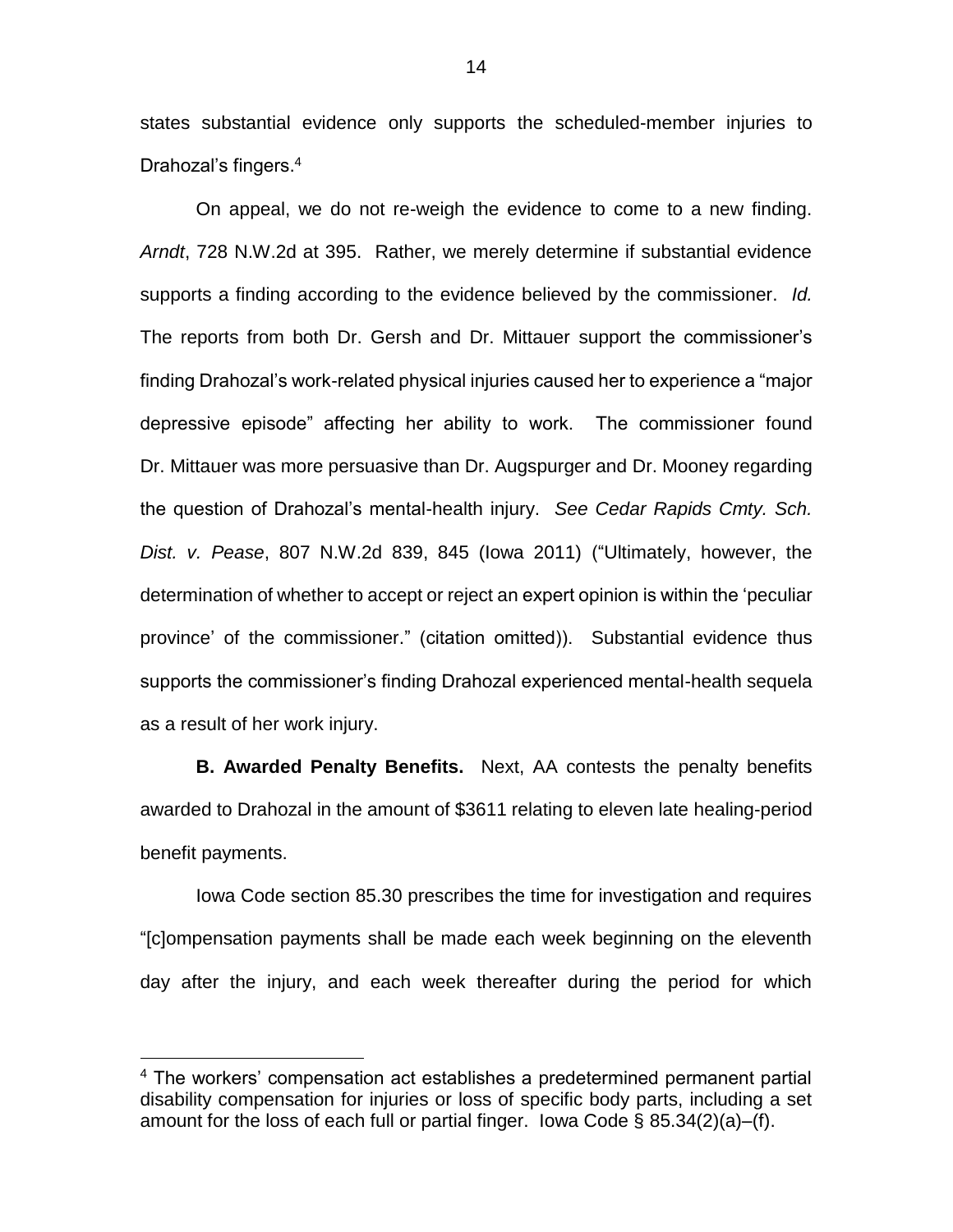compensation is payable." "[I]f Monday is the first day of the compensation week, full payment of the weekly compensation is due the following Monday." *Robbennolt v. Snap-On Tools Corp.*, 555 N.W.2d 229, 235 (Iowa 1996). "[W]eekly compensation payments are 'made' when they are mailed to the claimant, not when they are received." *Id.* at 236.

Drahozal sustained her injury on January 4, 2015, though it is unclear if she reported it before January 11. The first payment was issued on February 6, 2015. AA states the initial check's delay at the beginning of the injury was necessary time for investigation of the claim and obtaining medical opinions and records. However, even counting from when Drahozal ceased working on January 12, Drahozal was owed her first compensation payment two weeks before AA issued it. This delay was unreasonable, and the commissioner did not err in awarding penalty benefits.

Five of the late payments—issued on March 2, March 15, April 27, June 22, 2015, and February 22, 2016—were issued the Monday after the compensation week. The compensation week for each of the payments started the Monday before, and AA argues that under *Robbennolt* the payments were due on the days the checks issued. *See* 555 N.W.2d at 235; *see also Goodman v. Snap-On Tools Corp.*, No. 03-0414, 2004 WL 2066941, at \*3 (Iowa Ct. App. Sept. 9, 2004) ("The ... due dates fall on the day after the end of each compensation week ... that is, the eighth day after the first day of each subsequent compensation week."). Drahozal argues the payments were due at the end of the compensation week, and in any event AA did not prove the payments were mailed out on the date they were issued.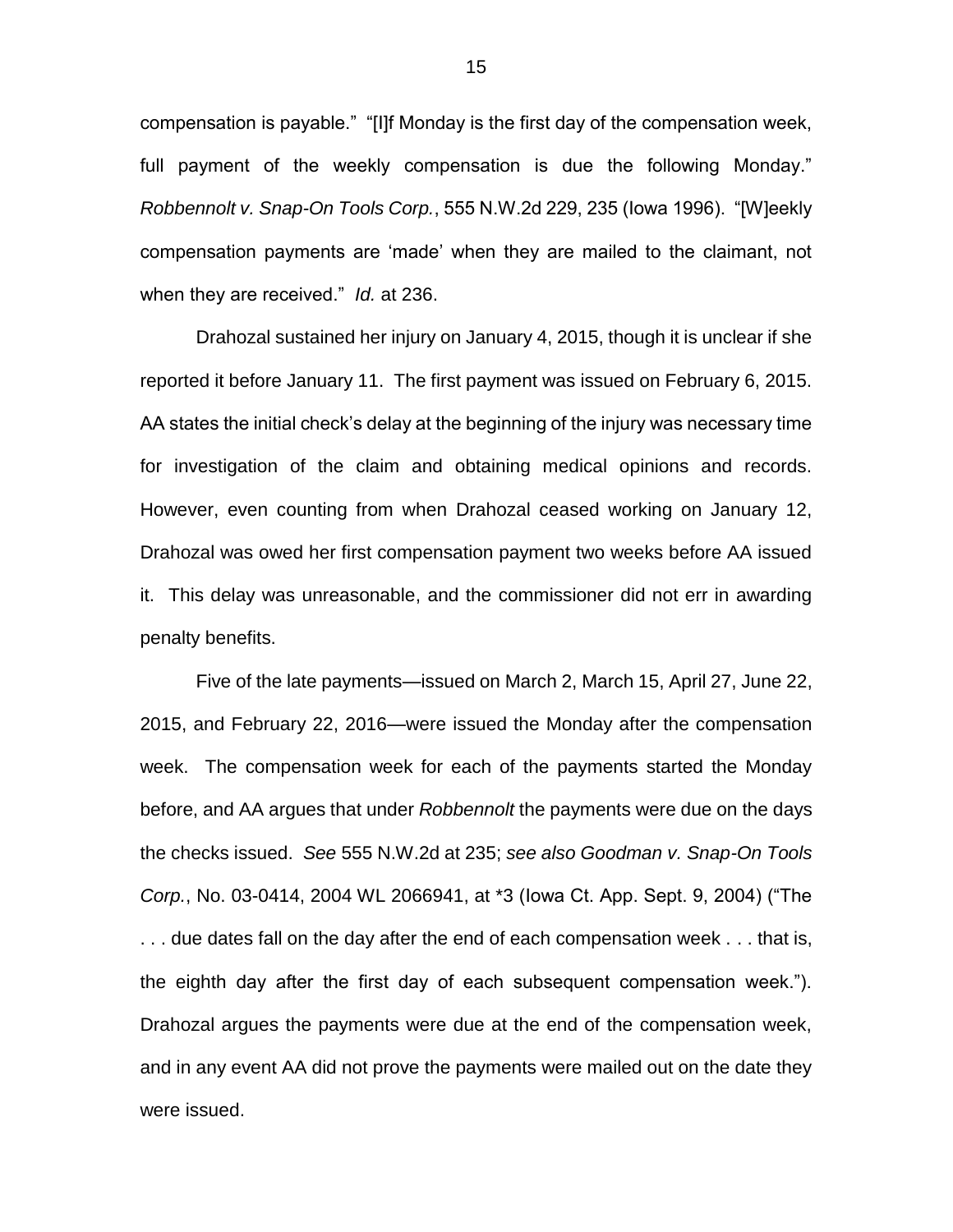If the five checks were mailed the day they were issued, then they were timely under *Robbennolt*. *See* 555 N.W.2d at 235. If they were mailed on a later date, they were late. Penalty benefits are not awarded under Iowa Code section 86.13(4) unless "[t]he employee has demonstrated a denial, delay in payment, or termination of benefits." Therefore, Drahozal had the burden of demonstrating the checks were mailed late to be awarded penalty benefits. She did not do so. Substantial evidence does not support this portion of the commissioner's ruling.

Four other payments—issued on February 2, February 10, February 17, and March 15, 2016—were issued two or three days late. AA did not provide an explanation for these late-paid benefits. On appeal, AA asserts—without citing any legal authority—the payments were "minimally late" so only a minimal penalty should be assessed. The application of the penalty provision does not turn on the length of the delay in making the correct compensation payment. "Any delay without reasonable excuse entitles the employee to benefits in some amount." *Robbennolt*, 555 N.W.2d at 236. The commissioner correctly awarded penalty benefits for these unexplained late payments.

The final late payment was a March 31, 2016 lump sum payment for permanent partial disability relating to Drahozal's hands based on Dr. Chen's MMI determination. AA claims they needed to conduct a reasonable investigation into the entitlement to permanent benefits. As Drahozal points out, Dr. Chen issued his report on January 25. AA stopped paying healing benefits as of March 14. Any reasonable investigation would have been completed before healing period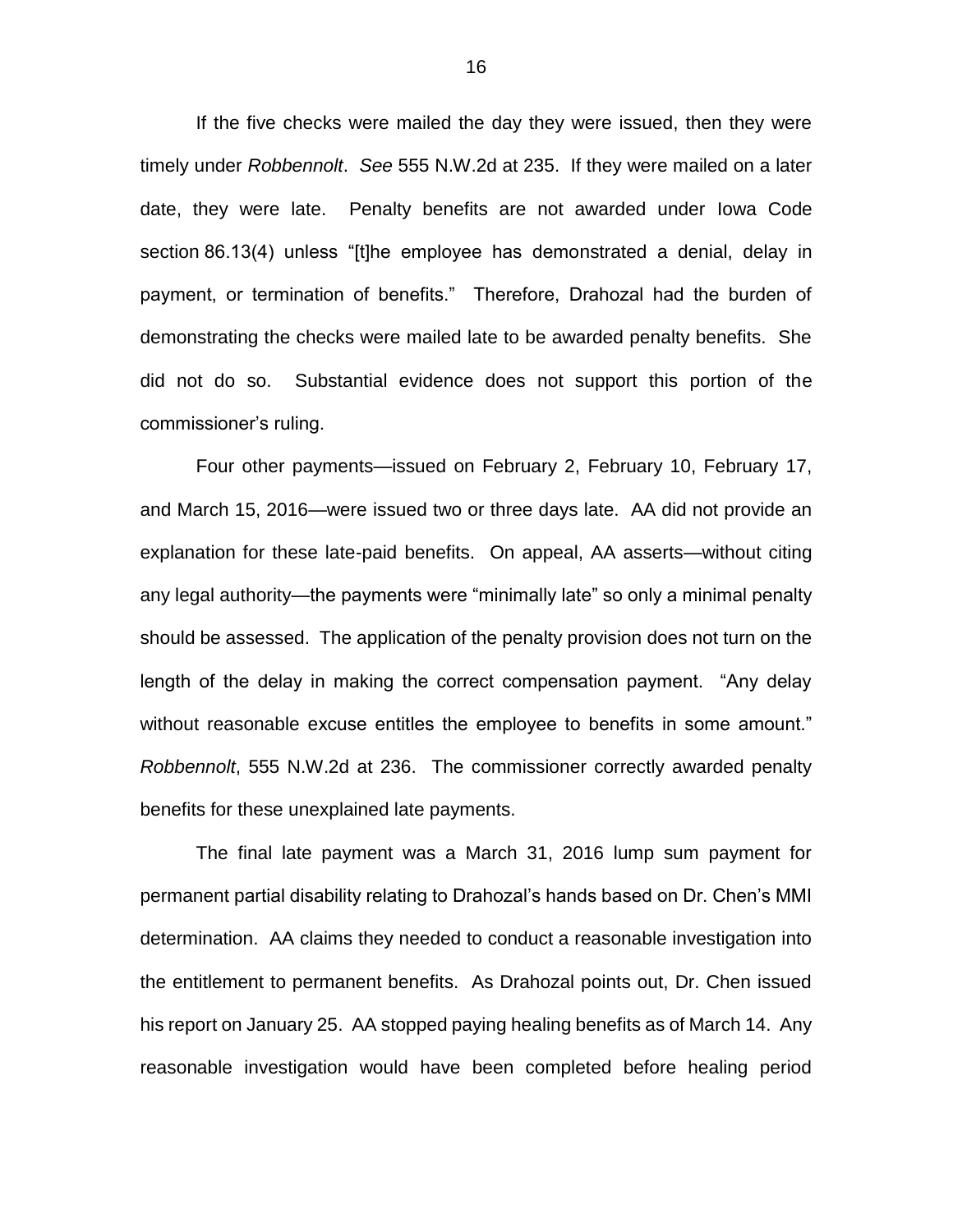benefits were halted. The commissioner did not err in awarding penalty benefits for this late payment.

The commissioner can award up to fifty percent of the amount of unreasonably delayed benefits as a penalty under Iowa Code section 86.13. *See Schadendorf v. Snap-On Tools Corp.*, 757 N.W.2d 330, 336 (Iowa 2008). "The factors the commissioner should consider when awarding penalty benefits are 'the length of the delay, the number of the delays, the information available to the employer regarding the employee's injuries and wages, and the prior penalties imposed against the employer under section 86.13.'" *Id.* (quoting *Robbennolt*, 555 N.W.2d at 238). The penalty benefits awarded are within the statutory limits.

Penalty benefits were wrongly awarded on five payments that Drahozal did not prove were late. Those five payments—each for \$328.34—totaled \$1641.70. The commissioner awarded a fifty-percent penalty benefit for the late payments— \$820.85. Therefore, we reduce the penalty benefits award by \$820.85. We affirm the awarded penalty benefits in the amount of \$2790.15.

**C. Healing Period Benefits, Medical Expenses, and Costs.** Finally, AA asserts because Drahozal is not entitled to benefits relating to her mental-health sequela, she is not entitled to the related healing-period benefits, medical expenses, or costs and those awards should be reversed. Because we have already confirmed benefits were properly awarded for her mental-health sequela, we affirm these rulings.

### **V. Conclusion**

We conclude the district court erred in upholding a portion of the commissioner's penalty-benefits award. We remand to the district court with